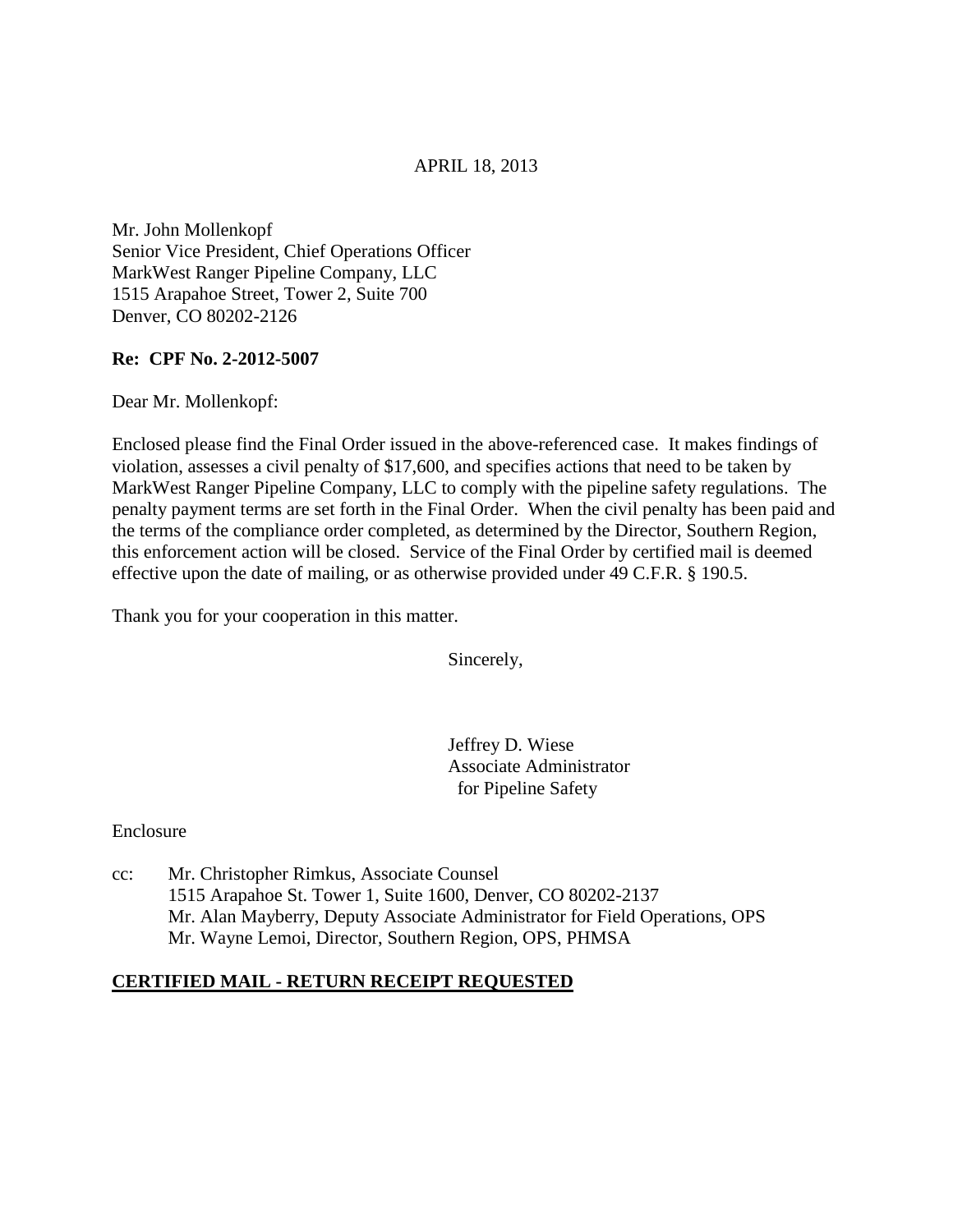### **U.S. DEPARTMENT OF TRANSPORTATION PIPELINE AND HAZARDOUS MATERIALS SAFETY ADMINISTRATION OFFICE OF PIPELINE SAFETY WASHINGTON, D.C. 20590**

**In the Matter of )** 

**MarkWest Ranger Pipeline Company, LLC, ) CPF No. 2-2012-5007**

 **)** 

 **)** 

 **)** 

**\_\_\_\_\_\_\_\_\_\_\_\_\_\_\_\_\_\_\_\_\_\_\_\_\_\_\_\_\_\_\_\_\_\_\_\_ )** 

**\_\_\_\_\_\_\_\_\_\_\_\_\_\_\_\_\_\_\_\_\_\_\_\_\_\_\_\_\_\_\_\_\_\_\_\_**

**Respondent. )** 

# **CORRECTED FINAL ORDER**

On March 28-29, 2012, pursuant to 49 U.S.C. § 60117, a representative of the Pipeline and Hazardous Materials Safety Administration (PHMSA), Office of Pipeline Safety (OPS), conducted an on-site inspection of the Public Awareness Program of MarkWest Ranger Pipeline Company, LLC (MarkWest or Respondent) in Ashland, Kentucky. MarkWest's Public Awareness Program covers MarkWest's Appalachian Liquids Pipeline System (ALPS), which comprises the 40.69-mile TranSandy Pipeline and the 36.03-mile Siloam Pipeline.

As a result of the inspection, the Director, Southern Region, OPS, issued to Respondent, by letter dated June 19, 2012, a Notice of Probable Violation, Proposed Civil Penalty, and Proposed Compliance Order (Notice). In accordance with 49 C.F.R. § 190.207, the Notice proposed finding that MarkWest violated 49 C.F.R. § 195.440 and proposed assessing a civil penalty of \$17,600 for the alleged violation. The Notice also proposed ordering Respondent to take certain measures to correct the alleged violation.

Respondent responded to the Notice by letter dated August 20, 2012 (Response). MarkWest contested one of the allegations and requested a hearing. A hearing was subsequently held on October 26, 2012 in the PHMSA Southern Region Office, Atlanta, Georgia, with an attorney from the Office of Chief Counsel, PHMSA, presiding. At the hearing, Respondent was represented by counsel. After the hearing, Respondent provided a post-hearing statement for the record, by letter dated November 30, 2012 (Closing).

# **FINDING OF VIOLATION**

The Notice alleged that Respondent violated 49 C.F.R. Part 195 as follows:

**Item 1:** The Notice alleged that Respondent violated 49 C.F.R. § 195.440, which states: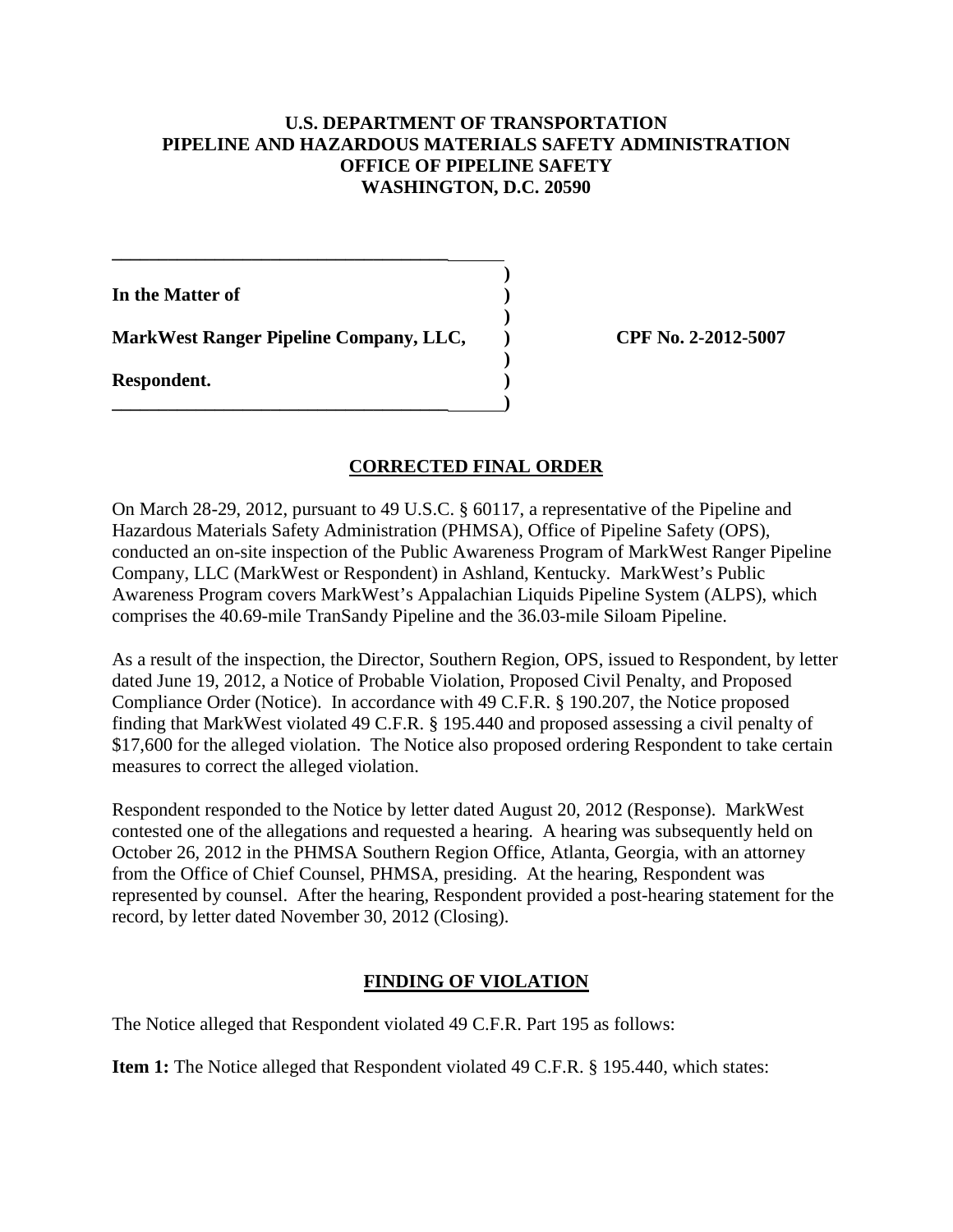#### **§ 195.440 Public awareness.**

(a) Each pipeline operator must develop and implement a written continuing public education program that follows the guidance provided in the American Petroleum Institute's (API) Recommended Practice (RP) 1162 (incorporated by reference, *see* § 195.3).

(b) The operator's program must follow the general program recommendations of API RP 1162 and assess the unique attributes and characteristics of the operator's pipeline and facilities.

The Notice alleged that Respondent violated 49 C.F.R. § 195.440 by failing to assess the unique characteristics and attributes of its pipeline facilities in its continuing public education program. Specifically, the Notice alleged that MarkWest distributed baseline message or continuing public education brochures to the affected public, excavators, emergency responders, and public officials for calendar years 2009, 2010, and 2011 that did not identify the product transported as a natural gas liquid (NGL) or as a highly volatile liquid (HVL). Furthermore, the Region alleged that the brochures distributed in 2011 erroneously identified the product transported in ALPS as natural gas rather than HVL. In the Notice and at the hearing, the Region stated that MarkWest's references to natural gas in its public education program materials violated § 195.440(b) because natural gas has different characteristics and attributes than HVL. Furthermore, at the hearing, the Region argued that Respondent's failure to properly describe HVL characteristics and inclusion of incorrect information could endanger the public and potentially cause incorrect response(s) to a pipeline release.

In its Response and at the hearing, MarkWest explained that it provided baseline messages (i.e. public awareness information via brochures) in collaboration with other operators for the years indicated above. MarkWest stated that the collaborative brochures did mention the presence of HVLs and that, from a public information perspective, the characteristics of natural gas and HVL are similar, so the references to natural gas were not misleading. MarkWest also argued that it believed its collaborative approach was less confusing to landowners who may live near various rights of way because the landowners or affected public might otherwise be inundated with information from different operators.

With respect to MarkWest's arguments about the benefits of its collaborative approach, the Southern Region maintained that the intent of the regulation, rather than educating the public at large about general pipeline safety, is to educate specific targeted audiences about pipelines that may affect them. I agree that § 195.440(b) requires that operators provide specific information about its facilities. On the other hand, API RP 1162 does encourage operators to, "convey important information about the company, the industry, pipeline safety," etc. to its target audiences. See API RP 1162, 5.1.1. Therefore, the presence of information about different types of pipelines does not, on its own, violate the regulation.

To determine whether violations occurred, it is necessary to examine the content of MarkWest's public education materials for each year listed, to evaluate whether: 1.) the material described unique attributes of MarkWest's ALPS pipeline, 2.) recipients of the brochure would be able to distinguish between information relevant to ALPS and general pipeline information, and 3.) information was accurate.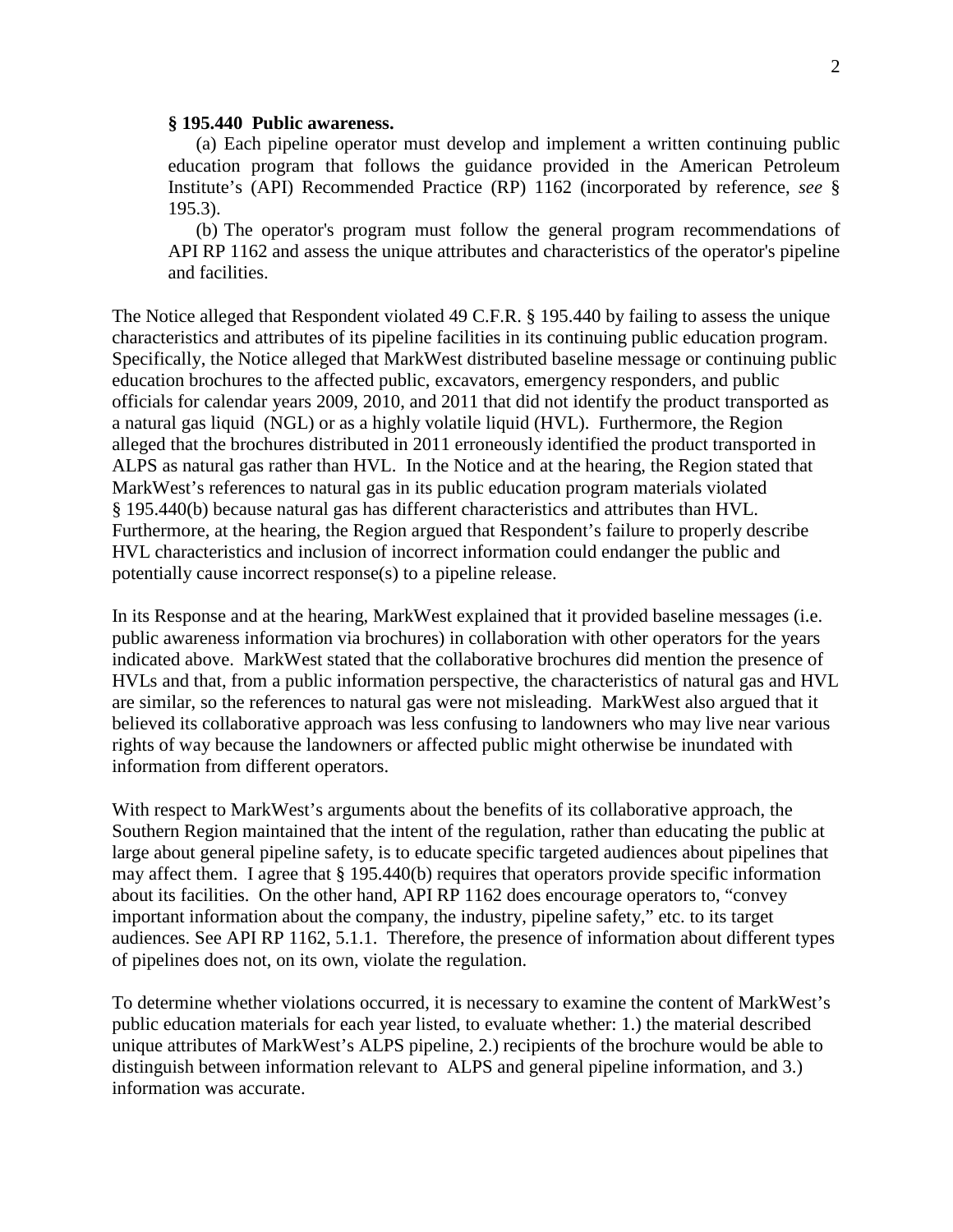MarkWest's 2009 brochure does not list NGLs or HVLs as the product transported in its pipeline, nor does it include HVLs in its list of pipeline products included in the section entitled, "Potential Hazards of Pipeline Products." This list includes hazardous liquids, refined products, crude oil, natural gas, oxygen, chemicals, etc. In the section entitled, "Recognizing a Pipeline Leak," the brochure lists the following various signs of a pipeline leak, "a pool of liquid on the ground near a pipeline, a dense white cloud or fog over a pipeline, . . .an unusual dry spot in otherwise moist field, . . .an unusual smell or gaseous odor . . ., frozen ground at the pipeline in warm weather, . . ." The "white cloud" reference is an accurate description of an HVL release, but a reader of the materials would not be able to distinguish that description from the others listed as the one relevant to ALPS. Furthermore, the "white cloud" reference is the only information specific reference to HVLs in the 2009 brochure.<sup>1</sup> The brochure did not state that HVLs are heavier than air and can settle in low lying areas, causing increased ignition hazard and asphyxiation risk, nor did the brochure state that HVLs cause eye and nose irritation.

MarkWest's 2010 public education brochure provides more information to the affected public of the unique attributes and characteristics of its HVL facility but still exhibits problems. The brochure does not specifically mention the ALPS or that the relevant pipeline transports HVLs. It describes how to recognize leaks from different types of pipelines, including HVLs and other products, such as natural gas and landfill gas. The brochure correctly describes a "vaporous fog" as one sign of a pipeline leak. Furthermore, it states, "HVL vapors are heavier than air and can collect in low areas such as ditches, sewers, etc." Despite this useful information, the brochure also states, "Highly Volatile Liquids (HVL's) can be odorless and colorless in their natural state and most are considered irritants to eyes and nose. Commercial odorants are added to many HVL's to assist in detection of a leak." While the above statement may be true, the NGLs/HVLs in the ALPS are *not* odorized, so the statement that "Commercial odorants are added to many HVL's to assist in the detection of a leak" could lead to the expectation by recipients of the brochure that the ALPS is odorized.<sup>2</sup> Therefore, in the absence of the distinctive "rotten eggs"/mercaptan smell, members of the public might not detect a leak or might take longer to detect/report a leak of the ALPS.

Finally, MarkWest's 2011 public education materials contain further improvements from the previous years but also a major flaw. The first page of the brochure contains only information relevant to HVLs, including that HVLs are heavier than air. Unlike the prior years, the first page does not include information specific to other pipeline products. The brochure also includes the following accurate statement about odorization, "Natural Gas and Highly Volatile Liquids are colorless, tasteless and odorless unless commercial odorants or Mercaptan is added." However, page 4 of the 2011 brochure includes a material safety data sheet (MSDS) for natural gas, which is incorrect. The specific inclusion of the natural gas MSDS and no other MSDS would give the impression that it is specific to the ALPS. The MSDS describes natural gas as "Lighter than air and will generally rise and dissipate. May gather in a confined space and travel to a source of

 $\overline{a}$ 

<sup>&</sup>lt;sup>1</sup> I say "only 'possible' reference to HVLs" because neither HVLs nor NGLs are explicitly mentioned in the 2009 brochure.

<sup>2</sup> MarkWest email correspondence, March 3, 2013.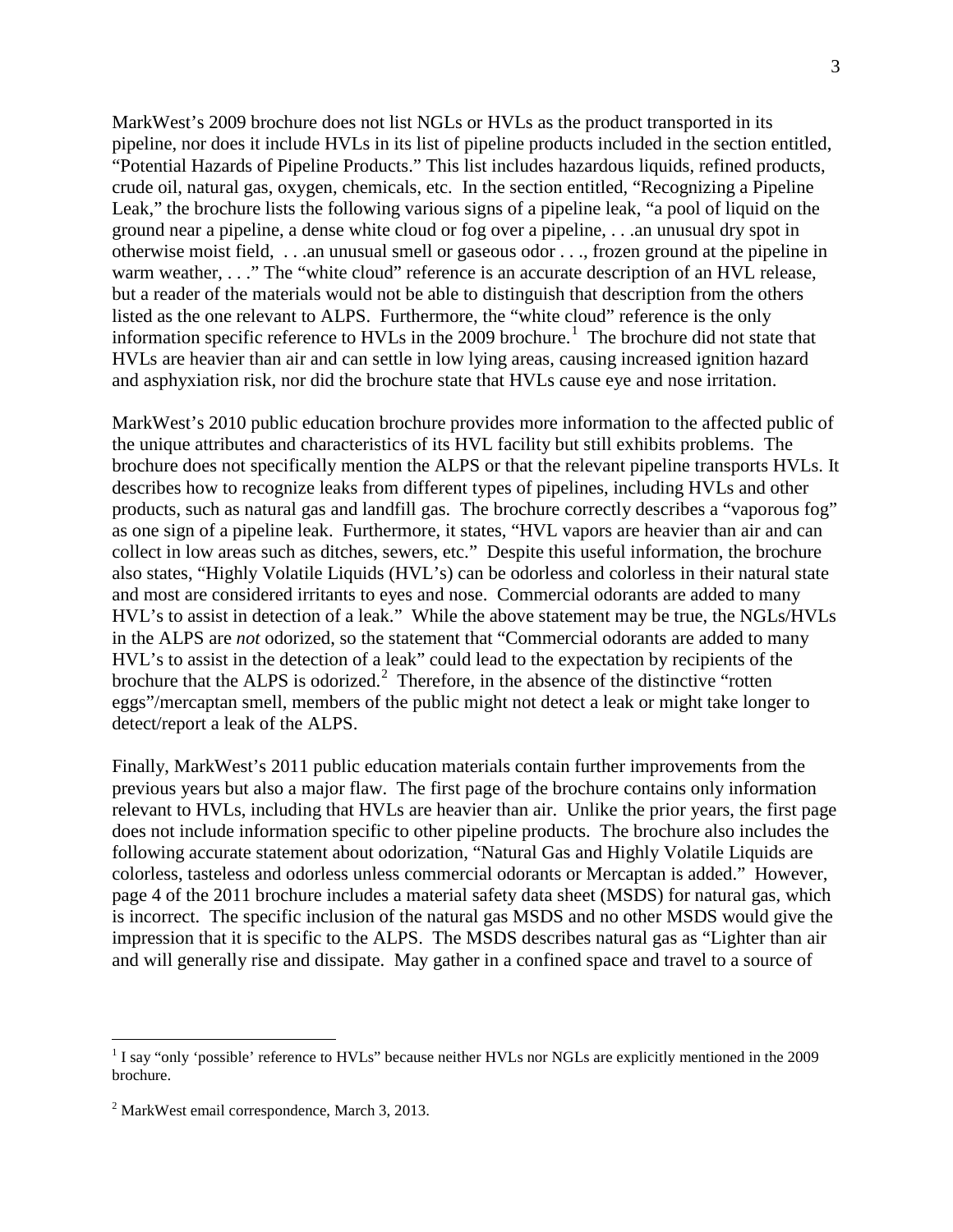ignition."<sup>3</sup> This information is inaccurate and potentially dangerous, as HVLs are not lighter than air, will not necessarily dissipate, and may gather in areas other than "a confined space."

In its post-hearing submission (Closing), MarkWest argued that PHMSA's allegation of violation was based on a "subjective standard" that PHMSA interpreted inconsistently with its plain meaning. According to MarkWest, the regulation does not require that the educational materials name the product and only requires general pipeline safety information that includes some information relevant to its facilities, even if the relevant information is presented alongside nonrelevant information. MarkWest also argued that its brochures complied with the "letter of the law" because each included some information relevant to an HVL pipeline release. More specifically, MarkWest pointed to mention in the 2009 brochure of "a dense white cloud or fog over a pipeline," and a "vaporous fog" in the 2010 brochure. It argued that this language, applicable to an HVL release, described what a member of the public might witness were a release to occur, and that this is the type of "unique attributes and characteristics" the regulation is referring to. MarkWest acknowledged at the hearing that the inclusion of the natural gas MSDS was "misleading and a mistake," but it maintained that many of the attributes of natural gas and NGLs are the same and that the MSDS inclusion, "did not detract from the information presented in the brochure."<sup>4</sup>

I am not persuaded by MarkWest's position. Section 195.440(b) requires that operators include information about the "*unique* attributes and characteristics of the operator's pipeline and facilities" (emphasis added). This standard cannot be met by providing general pipeline safety information alone or relevant information alongside non-relevant information as MarkWest did in its 2009 and 2010 brochures. More specifically, the purpose of the 2009 brochure was plainly to provide general pipeline safety information and was not specific to HVL pipelines; the descriptions of various types of pipeline releases such as crude oil alongside description of an HVL release would not convey to the resident that the reason it was receiving the materials was the presence of an HVL pipeline. Also, the presentation of such different products/risks together is likely to result in confusion or the reader forgetting much of the material due to "information overload," further diminishing the likelihood that the reader will come away with an understanding of the "unique attributes and characteristics" of the pipeline that affects it. Furthermore, although the 2010 brochure included more information about HVLs, it still included information about natural gas, which has different attributes and characteristics. The 2010 brochure also exemplifies why providing materials that are not facility-specific is risky. The statement in that brochure that many HVL facilities are odorized is relevant to HVLs and not necessarily incorrect. However, given that the NGLs in the ALPS are not odorized, the statement is misleading and potentially dangerous. Finally, the 2011 brochure violated the regulation due to the inclusion of the incorrect MSDS that stated that natural gas is, "Lighter than air and will generally rise and dissipate."

4

 $\overline{a}$ 

 $3$  MarkWest also provided PHMSA with a copy of a letter, dated 2011, for school administrators that included the erroneous "Natural Gas" MSDS, including the incorrect statement regarding ALPS, "Lighter than air and will generally rise and dissipate. May gather in a confined space and travel to a source of ignition."

<sup>4</sup> Response at 2.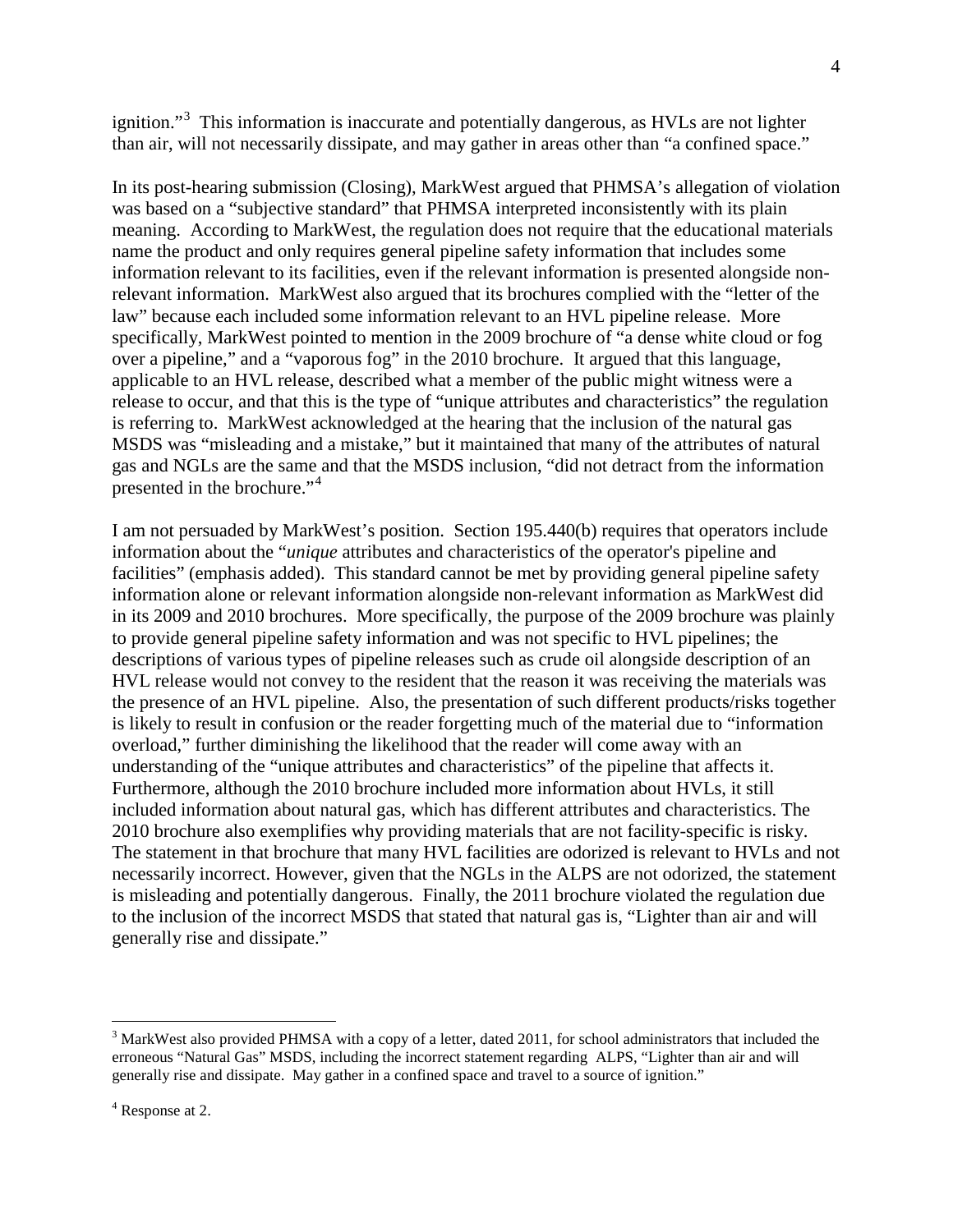Therefore, the presence of general pipeline information alongside information relevant to the operator's facilities can serve to confuse or diffuse the relevant information about the unique attributes and characteristics of the operator's facilities. In that case, the reader comes away with no specific information about the pipeline that could affect him/her, and he/she may even become confused about what to look/hear/smell for in identifying a leak. On the other hand, if MarkWest had specified that the ALPS carried NGLs, it could have then provided information about the characteristics of NGLs and supplemental information about other pipelines if it desired to educate about general pipeline safety.

Accordingly, after considering all of the evidence and legal issues presented, I find MarkWest violated 49 C.F.R. § 195.440(b) because its public education materials failed to properly assess the unique attributes and characteristics of its pipeline and facilities when the materials contained either only general pipeline information (i.e. relevant information comingled with non-relevant information) or inaccurate information about the ALPS pipeline.

### **ASSESSMENT OF PENALTY**

Under 49 U.S.C. § 60122, Respondent is subject to an administrative civil penalty not to exceed \$200,000 per violation for each day of the violation, up to a maximum of \$2,000,000 for any related series of violations.<sup>5</sup> In determining the amount of a civil penalty under 49 U.S.C. § 60122 and 49 C.F.R. § 190.225, I must consider the following criteria: the nature, circumstances, and gravity of the violation, including adverse impact on the environment; the degree of Respondent's culpability; the history of Respondent's prior offenses; and any effect that the penalty may have on its ability to continue doing business; and the good faith of Respondent in attempting to comply with the pipeline safety regulations. In addition, I may consider the economic benefit gained from the violation without any reduction because of subsequent damages, and such other matters as justice may require. The Notice proposed a total civil penalty of \$17,600 for the violations cited above.

**Item 1:** The Notice proposed a civil penalty of \$17,600 for Respondent's violation of 49 C.F.R. § 195.440(b), for failing to assess the unique characteristics and attributes of its pipeline facilities in its continuing public education program.

In its Closing, MarkWest argued that its efforts to comply with the regulation were "in good faith." PHMSA agrees that MarkWest acted in good faith and calculated the proposed civil penalty accordingly. MarkWest did not specifically challenge the civil penalty or request a reduction, as it focused its arguments on whether a violation occurred. However, I will briefly evaluate PHMSA's considerations in determining the proposed civil penalty. With respect to the "nature" of these violations, PHMSA considered the fact that this was mainly a records violation, rather than a maintenance or equipment violation. Next, for the "circumstances," PHMSA considered that this violation occurred three years in a row. With respect to "gravity," PHMSA considered that although it was a recurring violation, the threat to safety or the environment was minimal. As for "culpability," PHMSA noted that MarkWest did make good faith attempts to

 $\overline{a}$ 

<sup>&</sup>lt;sup>5</sup> The Pipeline Safety, Regulatory Certainty, and Job Creation Act of 2011, Pub. L. No. 112-90,  $\S$  2(a)(1), 125 Stat. 1904, January 3, 2012, increased the civil penalty liability for violating a pipeline safety standard to \$200,000 per violation for each day of the violation, up to a maximum of \$2,000,000 for any related series of violations.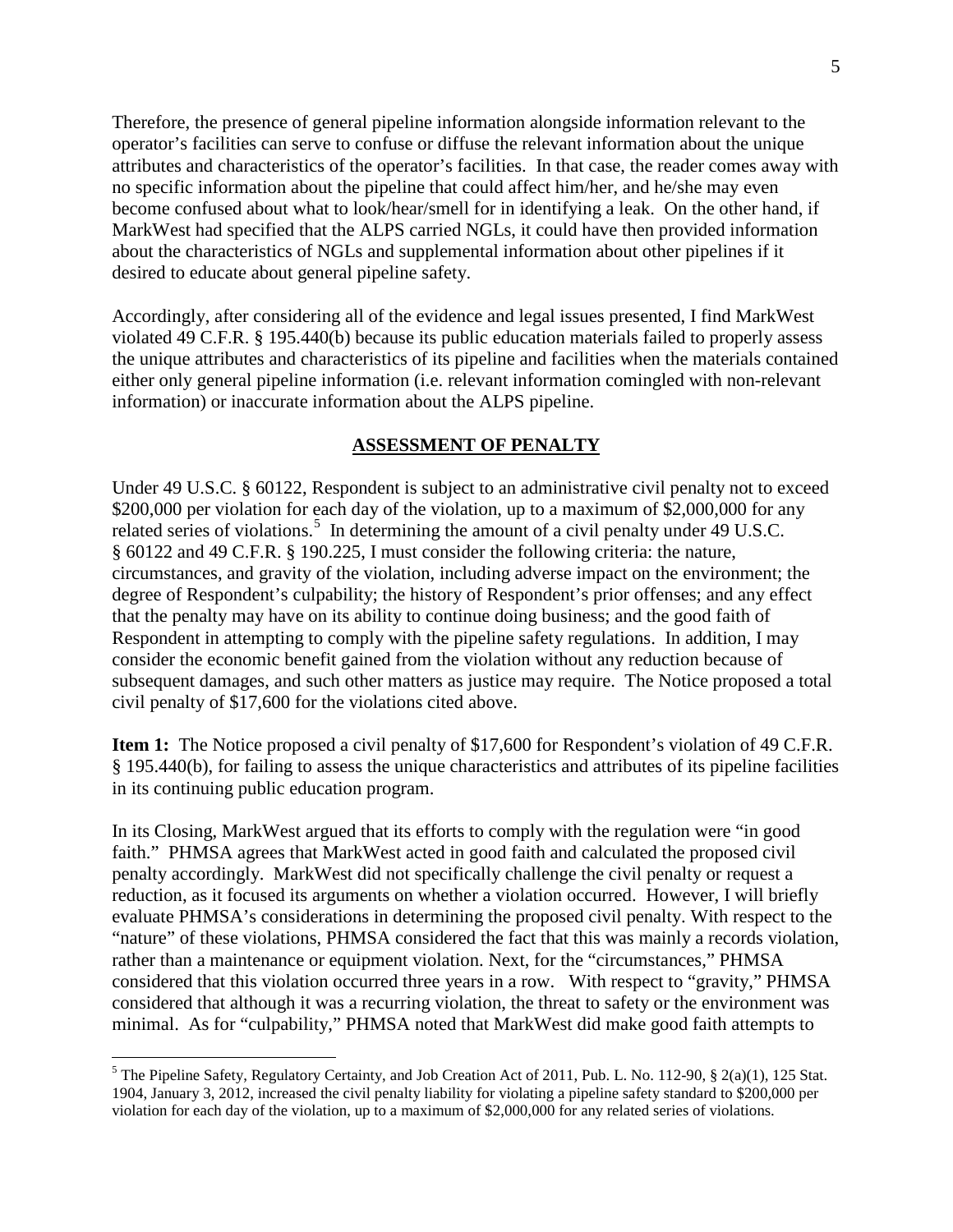comply with the regulation, despite the violation.

After review of the record and the assessment criteria, I find that the civil penalty proposed in the Notice is reasonable.

Accordingly, having reviewed the record and considered the assessment criteria, I assess Respondent a total civil penalty of \$17,600 for violation of 49 C.F.R. § 195.440(b).

Payment of the civil penalty must be made within 20 days of service of this Final Order. Payment may be made by sending a certified check or money order (containing the CPF Number for this case), made payable to "U.S. Department of Transportation," to the Federal Aviation Administration, Mike Monroney Aeronautical Center, Financial Operations Division (AMZ-341), P.O. Box 269039, Oklahoma City, Oklahoma 73125. Federal regulations (49 C.F.R. § 89.21(b)(3)) also permit payment to be made by wire transfer through the Federal Reserve Communications System (Fedwire), to the account of the U.S. Treasury. Detailed instructions are contained in the enclosure. Questions concerning wire transfers should be directed to: Financial Operations Division (AMZ-341), Federal Aviation Administration, Mike Monroney Aeronautical Center, P.O. Box 269039, Oklahoma City, Oklahoma 73125. The Financial Operations Division telephone number is (405) 954-8893.

Failure to pay the \$17,600 civil penalty will result in accrual of interest at the current annual rate in accordance with 31 U.S.C. § 3717, 31 C.F.R. § 901.9 and 49 C.F.R. § 89.23. Pursuant to those same authorities, a late penalty charge of six percent (6%) per annum will be charged if payment is not made within 110 days of service. Furthermore, failure to pay the civil penalty may result in referral of the matter to the Attorney General for appropriate action in a district court of the United States.

#### **COMPLIANCE ORDER**

The Notice proposed a compliance order with respect to Item 1 in the Notice for violation of 49 C.F.R. §§ 195.440. Under 49 U.S.C. § 60118(a), each person who engages in the transportation of hazardous liquids or who owns or operates a pipeline facility is required to comply with the applicable safety standards established under chapter 601. Pursuant to the authority of 49 U.S.C. § 60118(b) and 49 C.F.R. § 190.217, Respondent is ordered to take the following actions to ensure compliance with the pipeline safety regulations applicable to its operations:

> 1. With respect to the violation of § 195.440 (**Item 1**), Respondent must develop and distribute new baseline message material to affected municipalities, school districts, businesses, and residents near pipeline facility locations that adequately addresses the unique attributes and characteristics of the NGLs transported in the ALPS.

2. Provide written documentation to Director, Southern Region, within 90 days following your receipt of the Final Order, that Compliance Order Item 1 has been completed.

3. It is requested that MarkWest maintain documentation of the safety improvement